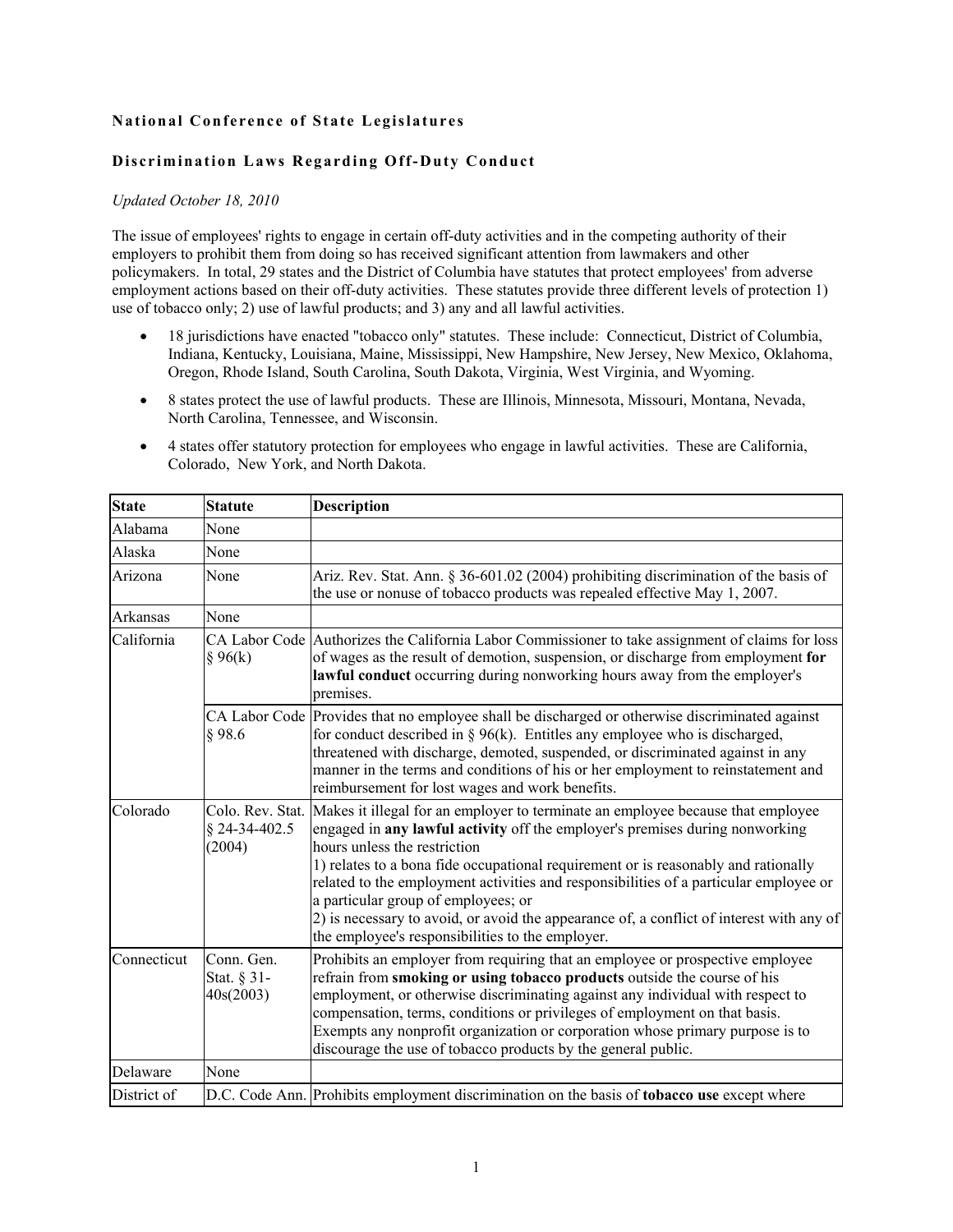| Columbia           | $§ 7-1703.03$<br>(2004)                         | tobacco-use restrictions or prohibitions constitute bona fide occupational<br>qualifications.                                                                                                                                                                                                                                                                                                                                                                                                                                                                                                                                    |
|--------------------|-------------------------------------------------|----------------------------------------------------------------------------------------------------------------------------------------------------------------------------------------------------------------------------------------------------------------------------------------------------------------------------------------------------------------------------------------------------------------------------------------------------------------------------------------------------------------------------------------------------------------------------------------------------------------------------------|
| Florida            | None                                            |                                                                                                                                                                                                                                                                                                                                                                                                                                                                                                                                                                                                                                  |
| Georgia            | None                                            |                                                                                                                                                                                                                                                                                                                                                                                                                                                                                                                                                                                                                                  |
| Hawaii             | None                                            |                                                                                                                                                                                                                                                                                                                                                                                                                                                                                                                                                                                                                                  |
| Idaho              | None                                            |                                                                                                                                                                                                                                                                                                                                                                                                                                                                                                                                                                                                                                  |
| Illinois           | Ill. Rev. Stat.<br>ch. 820, § 55/5.             | Prohibits workplace discrimination on the basis of the use of lawful products<br>except where the employer is a non-profit organization that, as one of its primary<br>purposes or objectives, discourages the use of one or more lawful products by the<br>general public. Provides that an employer may offer, impose or have in effect a<br>health, disability or life insurance policy that makes distinctions between employees<br>for the type of coverage or the price of coverage based upon the employees' use of<br>lawful products.                                                                                   |
| Illinois           | Ill. Rev. Stat.<br>ch. 820, § 40/9              | Prevents an employer from gathering or keeping a record of an employee's<br>associations, political activities, publications, communications or non-employment<br>activities, unless the employee submits the information in writing or authorizes the<br>employer in writing to keep or gather the information.                                                                                                                                                                                                                                                                                                                 |
| Indiana            | Ind. Code Ann.<br>$§$ 22-5-4-1                  | Prohibits an employer from discriminating against an employee or prospective<br>employee based on his/her use of <b>tobacco</b> products outside the course of<br>employment. Allows an employer to implement financial incentives intended to<br>reduce tobacco use or related to employer-provided health benefits.                                                                                                                                                                                                                                                                                                            |
| Iowa               | None                                            |                                                                                                                                                                                                                                                                                                                                                                                                                                                                                                                                                                                                                                  |
| Kansas             | None                                            |                                                                                                                                                                                                                                                                                                                                                                                                                                                                                                                                                                                                                                  |
| Kentucky           | Ky. Rev. Stat.<br>Ann. § 344.040<br>(2004)      | Makes it an unlawful for an employer to discriminate against an employee because<br>the individual is a <b>smoker or nonsmoker</b> , as long as the individual complies with<br>any workplace policy concerning smoking. Further prohibits an employer from<br>requiring that an employee or applicant for employment abstain from smoking or<br>using tobacco products outside the course of employment.                                                                                                                                                                                                                        |
| Louisiana          | La. Rev. Stat. §<br>23.966 (2004)               | Prohibits an employer from discriminating against an individual with respect to<br>discharge, compensation, promotion, any personnel action or other condition, or<br>privilege of employment because the individual is a smoker or nonsmoker as<br>long as the individual complies with applicable law and any workplace policy<br>regulating smoking. Makes it unlawful for an employer to require that an individual<br>abstain from smoking or otherwise using tobacco products outside the course of<br>employment. Provides for a fine of up to \$250 for the first offense and up to \$500<br>for any subsequent offense. |
| Maine              | Me. Rev. Stat.<br>Ann. tit. 26, §<br>597 (2004) | Prohibits an employer from requiring, as a condition of employment, that an<br>employee or prospective employee refrain from using <b>tobacco products</b> outside the<br>course of employment, as long as the employee complies with any workplace policy<br>regarding tobacco use.                                                                                                                                                                                                                                                                                                                                             |
| Maryland           | None                                            |                                                                                                                                                                                                                                                                                                                                                                                                                                                                                                                                                                                                                                  |
| Massachusetts None |                                                 |                                                                                                                                                                                                                                                                                                                                                                                                                                                                                                                                                                                                                                  |
| Michigan           | None                                            | Note: A bill that would protect employee's from discrimination based on off-duty<br>activities passed the House on May 16, 2008, and is now in the Senate.                                                                                                                                                                                                                                                                                                                                                                                                                                                                       |
| Minnesota          | Minn. Stat.<br>Ann. § 181.938<br>(2003)         | Prohibits an employer from refusing to hire a job applicant or disciplining or<br>discharging an employee for using <b>lawful consumable products</b> , if the products are<br>used off the employer's premises outside of working hours. Provides for and<br>exception related to a bona fide occupational requirement that is reasonably related<br>to the employment activities or responsibilities of a particular employee or group of<br>employees or where it is necessary to avoid a conflict of interest or the appearance                                                                                              |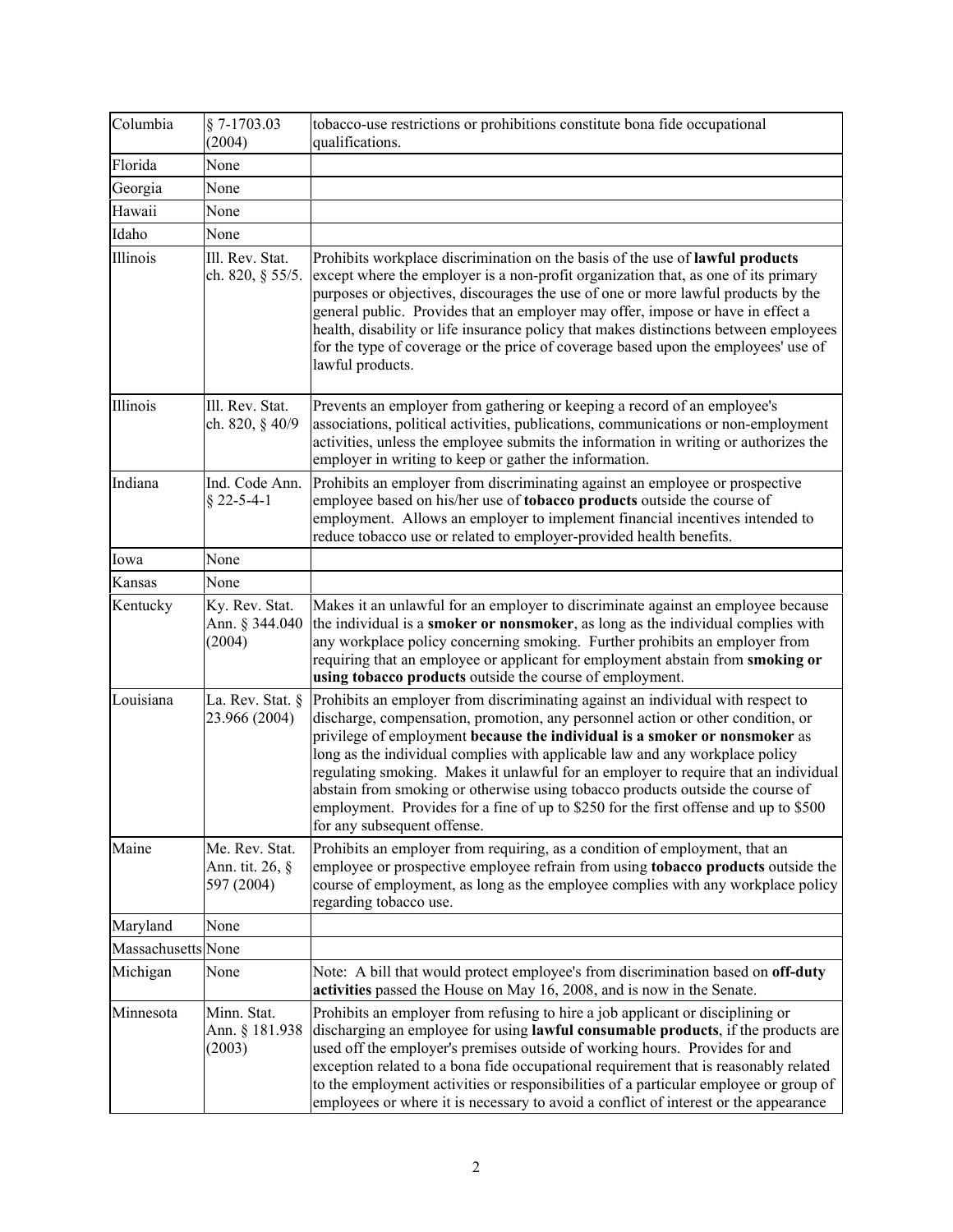|                  |                                                      | of a conflict of interest.                                                                                                                                                                                                                                                                                                                                                                                                                                                                                                                                                                                                                                                                                                                                                                                                                                                                                                                                                                                                                                                                                                                                                                                                                                                                                                                                                                                           |
|------------------|------------------------------------------------------|----------------------------------------------------------------------------------------------------------------------------------------------------------------------------------------------------------------------------------------------------------------------------------------------------------------------------------------------------------------------------------------------------------------------------------------------------------------------------------------------------------------------------------------------------------------------------------------------------------------------------------------------------------------------------------------------------------------------------------------------------------------------------------------------------------------------------------------------------------------------------------------------------------------------------------------------------------------------------------------------------------------------------------------------------------------------------------------------------------------------------------------------------------------------------------------------------------------------------------------------------------------------------------------------------------------------------------------------------------------------------------------------------------------------|
| Mississippi      | Miss. Code<br>Ann. § 71-7-33<br>(2004)               | Makes it unlawful for an employer to require that an employee or applicant for<br>employment abstain from smoking or using tobacco products during nonworking<br>hours, provided that the individual complies with laws or workplace policies<br>regarding smoking.                                                                                                                                                                                                                                                                                                                                                                                                                                                                                                                                                                                                                                                                                                                                                                                                                                                                                                                                                                                                                                                                                                                                                  |
| Missouri         | Mo. Rev. Stat. §<br>290.145 (2004)                   | Makes it unlawful for an employer to refuse to hire, or to discharge, any individual<br>because of his/her use of lawful alcohol or tobacco products off the premises and<br>outside working hours, unless such use interferes with the employee's duties and<br>performance, the duty and performance of the employee's coworkers, or the overall<br>operation of the employer's business. Allows an employer to provide health<br>insurance benefits at a reduced premium rate or deductible level for employees who<br>do not smoke or use tobacco products. Exempts religious organizations, church-<br>operated institutions, and not-for-profit organizations whose principal business is<br>health care promotion.                                                                                                                                                                                                                                                                                                                                                                                                                                                                                                                                                                                                                                                                                            |
| Montana          | Mont. Code<br>Ann. §§ 39-2-<br>313 and 314<br>(2004) | Provides that an employer may not refuse to employ, license, or discriminate against<br>an individual with respect to compensation, promotion, or the terms, conditions, or<br>privileges of employment because the individual uses a lawful product off the<br>employer's premises during nonworking hours, unless such use 1) affects an<br>individual's ability to perform job-related employment responsibilities or the safety<br>of other employees; 2) conflicts with a bona fide occupational qualification that is<br>reasonably related to the individual's employment; 3) contradicts with a professional<br>service contract where the unique nature of the services provided authorizes the<br>employer to limit the use of certain products; or 4) is prohibited by a nonprofit<br>organization employer that, as one of its primary purposes or objectives,<br>discourages the use of one or more lawful products by the general public.<br>Permits an employer to take action based on the belief that the action is permissible<br>under an established substance abuse or alcohol program or policy, professional<br>contract, or collective bargaining agreement. Allows an employer to offer, impose,<br>or have in effect a health, disability, or life insurance policy that distinguishes<br>between employees for the type or price of coverage based on the employees' use of<br>a product. |
| Nebraska         | None                                                 |                                                                                                                                                                                                                                                                                                                                                                                                                                                                                                                                                                                                                                                                                                                                                                                                                                                                                                                                                                                                                                                                                                                                                                                                                                                                                                                                                                                                                      |
| Nevada           | Nev. Rev. Stat.<br>Ann. § 613.333<br>(2004)          | Makes it unlawful for an employer to fail or refuse to hire a prospective employee<br>or to discharge or otherwise discriminate against an employee concerning his<br>compensation, terms, conditions or privileges of employment, because he engages<br>in the lawful use of any product outside working hours and off the employer's<br>premises if that use does not adversely affect his ability to perform his job or the<br>safety of other employees.                                                                                                                                                                                                                                                                                                                                                                                                                                                                                                                                                                                                                                                                                                                                                                                                                                                                                                                                                         |
| New<br>Hampshire | N.H. Rev. Stat.<br>(2004)                            | Prohibits an employer from requiring, as a condition of employment, that an<br>Ann. § 275:37-a employee or applicant for employment abstain from using <b>tobacco products</b><br>outside the course of employment, as long as the employee complies with any<br>workplace policy.                                                                                                                                                                                                                                                                                                                                                                                                                                                                                                                                                                                                                                                                                                                                                                                                                                                                                                                                                                                                                                                                                                                                   |
| New Jersey       | N.J. Stat. Ann.<br>§ 34:6B-1<br>(2004)               | Prohibits an employer from refusing to employ any person or from discharging or<br>taking any adverse action against any employee with respect to compensation,<br>terms, conditions or other privileges of employment because that person does or<br>does not smoke or use other tobacco products, unless the employer has a rational<br>basis for doing so which is reasonably related to the employment, including the<br>responsibilities of the employee or prospective employee.                                                                                                                                                                                                                                                                                                                                                                                                                                                                                                                                                                                                                                                                                                                                                                                                                                                                                                                               |
| New Mexico       | N.M. Stat. Ann.<br>$§ 50-11-3$<br>(2004)             | Makes it unlawful for an employer to refuse to hire or to discharge any individual,<br>or otherwise disadvantage any individual, with respect to compensation, terms,<br>conditions or privileges of employment because the individual is a smoker or<br>nonsmoker, provided that the individual complies with applicable laws or<br>workplace policies regulating smoking. Further prohibits an employer from                                                                                                                                                                                                                                                                                                                                                                                                                                                                                                                                                                                                                                                                                                                                                                                                                                                                                                                                                                                                       |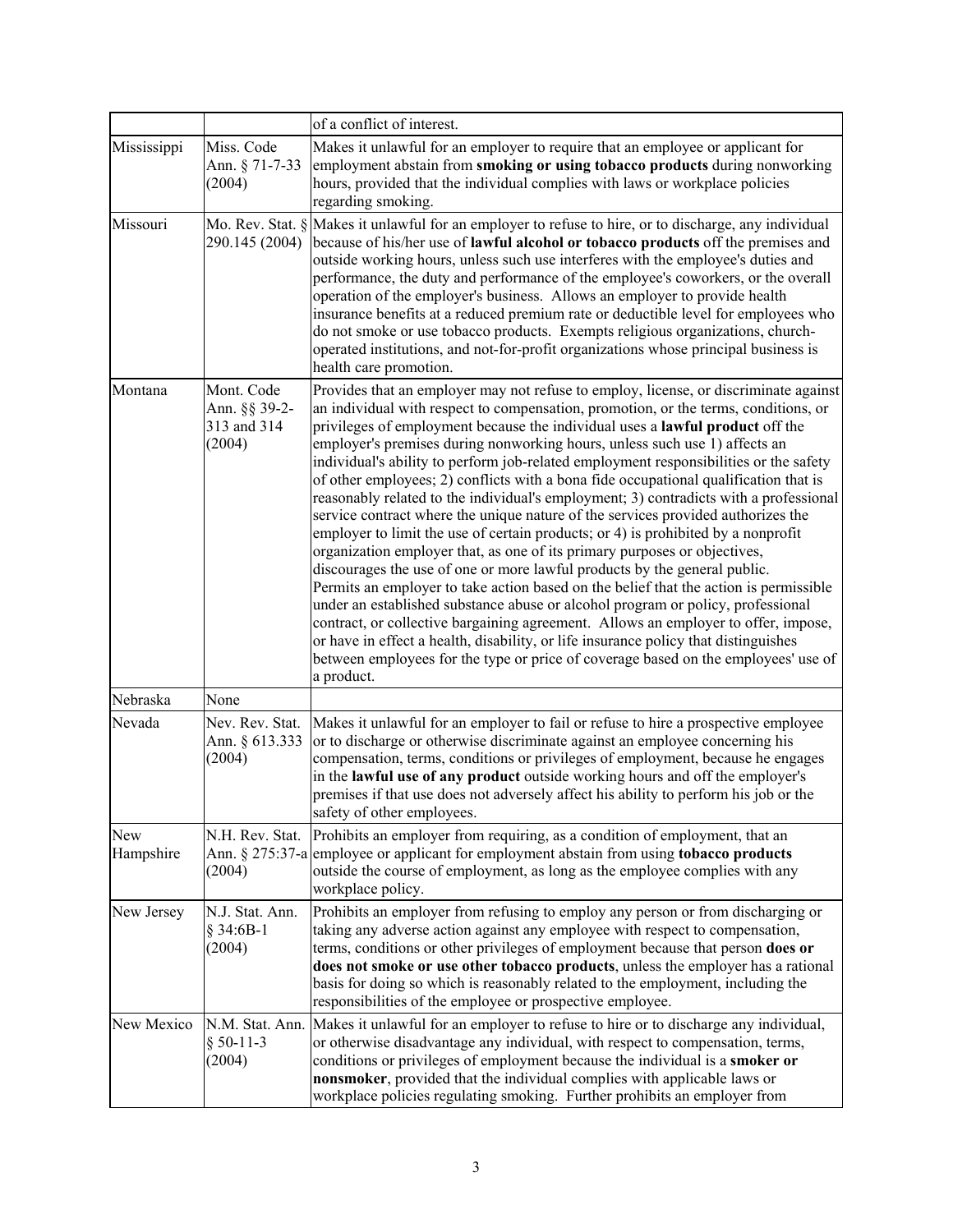|                         |                                          | requiring, as a condition of employment, that any employee or applicant for<br>employment abstain from smoking or using tobacco products during nonworking<br>hours. Allows an employer to prohibit any activity that materially threatens an<br>employer's legitimate conflict of interest policy when that policy is reasonably<br>designed to protect the employer's trade secrets, proprietary information or other<br>proprietary interests; or relates to a bona fide occupational requirement and is<br>reasonably and rationally related to the employment activities and responsibilities of<br>a particular employee or a particular group of employees.                                                                                                                                                                                                                                                                                                                                                                                                                                                                                                                                                                                                                                                                                                                                                                                                                                                                                                                                                             |
|-------------------------|------------------------------------------|--------------------------------------------------------------------------------------------------------------------------------------------------------------------------------------------------------------------------------------------------------------------------------------------------------------------------------------------------------------------------------------------------------------------------------------------------------------------------------------------------------------------------------------------------------------------------------------------------------------------------------------------------------------------------------------------------------------------------------------------------------------------------------------------------------------------------------------------------------------------------------------------------------------------------------------------------------------------------------------------------------------------------------------------------------------------------------------------------------------------------------------------------------------------------------------------------------------------------------------------------------------------------------------------------------------------------------------------------------------------------------------------------------------------------------------------------------------------------------------------------------------------------------------------------------------------------------------------------------------------------------|
| New York                | N.Y. Labor<br>Code § 201-d<br>(2004)     | Makes it unlawful for an employer to make hiring or firing decisions, or otherwise<br>discriminate against an employee or prospective employee because of that<br>individual's legal use of consumable products or legal recreational activities<br>outside of work hours, off of the employer's premises, and without use of the<br>employer's equipment or other property.                                                                                                                                                                                                                                                                                                                                                                                                                                                                                                                                                                                                                                                                                                                                                                                                                                                                                                                                                                                                                                                                                                                                                                                                                                                   |
| North<br>Carolina       | N.C. Gen. Stat.<br>$§$ 95-28.2<br>(2004) | Prohibits an employer from refusing to hire a prospective employee, or discharging<br>or otherwise discriminating against any employee with respect to compensation,<br>terms, conditions, or privileges of employment because the employee or prospective<br>employee lawfully uses lawful products off the employer's premises during<br>nonworking hours and such use does not adversely affect the employee's job<br>performance or the person's ability to properly fulfill the responsibilities of his<br>position or the safety of other employees.<br>Provides that an employer may:<br>- Restrict the use of lawful products by employees during nonworking hours if the<br>restriction relates to a bona fide occupational requirement and is reasonably related<br>to the employment activities. Limits the restriction only to a particular employer or<br>group of employees to whom it reasonably relates;<br>- Restrict the use of lawful products by employees during nonworking hours if the<br>restriction relates to the fundamental objectives of the organization; and<br>- Discharge, discipline, or take any action against an employee because the<br>employee fails to comply with the requirements of the employer's substance abuse<br>prevention program or the recommendations of substance abuse prevention<br>counselors employed or retained by the employer.<br>Allows an employer to offer, impose, or have in effect a health, disability, or life<br>insurance policy distinguishing between employees for the type or price of coverage<br>based on the use or nonuse of lawful products. |
| North Dakota N.D. Cent. | Code § 14-02/4-<br>03 (2003)             | Makes it a discriminatory practice for an employer to fail or refuse to hire a person;<br>to discharge an employee; or to treat a person or employee adversely or unequally<br>with respect to application, hiring, training, apprenticeship, tenure, promotion,<br>upgrading, compensation, layoff, or a term, privilege, or condition of employment,<br>because of participation in lawful activity off the employer's premises during<br>nonworking hours which is not in direct conflict with the essential business-related<br>interests of the employer.                                                                                                                                                                                                                                                                                                                                                                                                                                                                                                                                                                                                                                                                                                                                                                                                                                                                                                                                                                                                                                                                 |
| Ohio                    | None                                     |                                                                                                                                                                                                                                                                                                                                                                                                                                                                                                                                                                                                                                                                                                                                                                                                                                                                                                                                                                                                                                                                                                                                                                                                                                                                                                                                                                                                                                                                                                                                                                                                                                |
| Oklahoma                | Okla. Stat. tit.<br>40, § 500<br>(2004)  | Makes it unlawful for an employer to discharge any individual, or otherwise<br>disadvantage any individual, with respect to compensation, terms, conditions or<br>privileges of employment, because the individual is a nonsmoker or smokes or<br>uses tobacco products during nonworking hours; or to require as a condition of<br>employment that an employee or applicant for employment abstain from smoking or<br>using tobacco products during nonworking hours.                                                                                                                                                                                                                                                                                                                                                                                                                                                                                                                                                                                                                                                                                                                                                                                                                                                                                                                                                                                                                                                                                                                                                         |
| Oregon                  | Or. Rev. Stat. §<br>659A.315<br>(2003)   | Provides that it is an unlawful employment practice for any employer to require, as<br>a condition of employment, that any employee or prospective employee refrain from<br>using lawful tobacco products during nonworking hours, except when the<br>restriction relates to a bona fide occupational requirement. Exempts applicable<br>collective bargaining agreement that prohibit the off-duty use of tobacco products.                                                                                                                                                                                                                                                                                                                                                                                                                                                                                                                                                                                                                                                                                                                                                                                                                                                                                                                                                                                                                                                                                                                                                                                                   |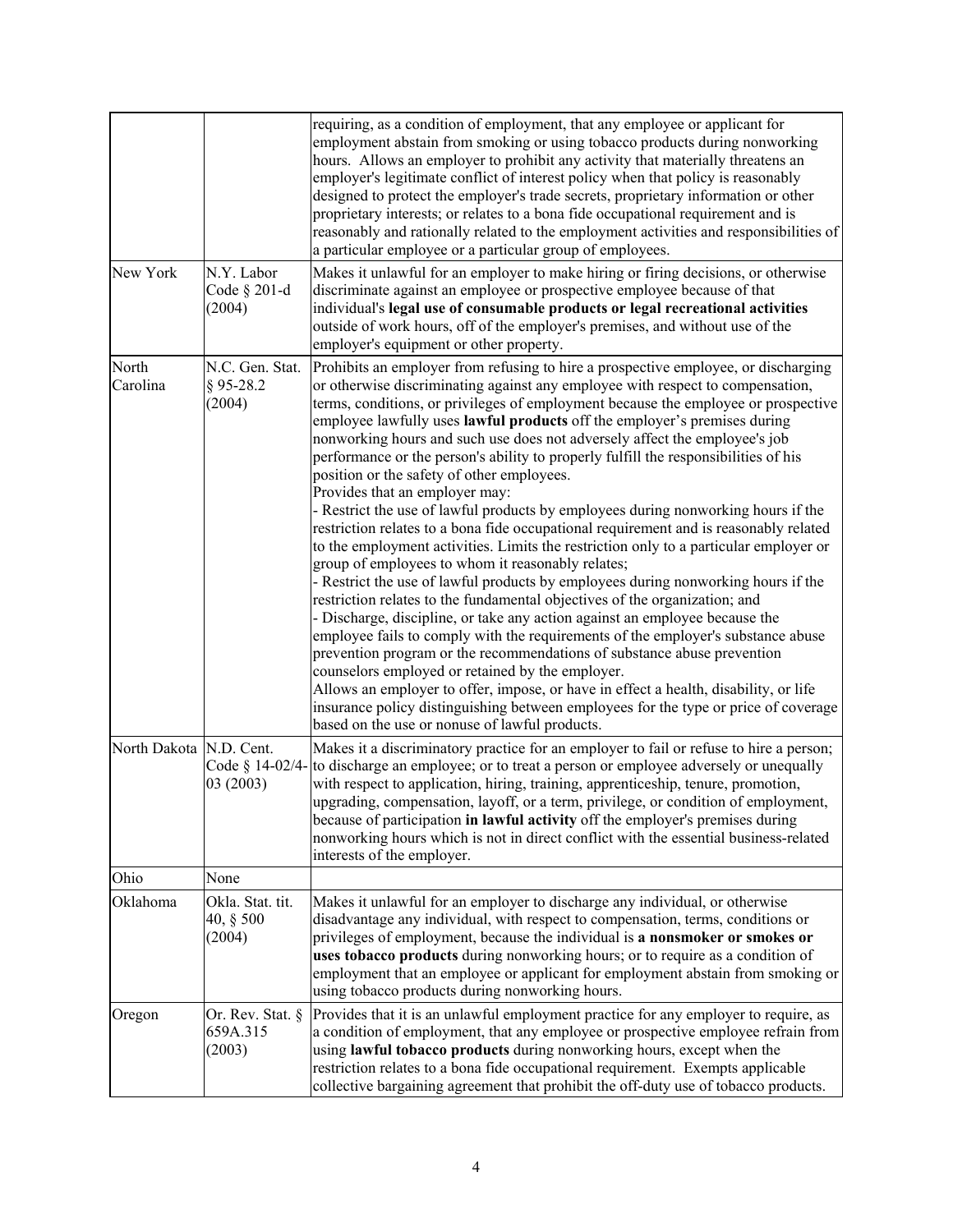| Pennsylvania None |                                                         |                                                                                                                                                                                                                                                                                                                                                                                                                                                                                                                                                                                                                                                                                                                                                                                            |
|-------------------|---------------------------------------------------------|--------------------------------------------------------------------------------------------------------------------------------------------------------------------------------------------------------------------------------------------------------------------------------------------------------------------------------------------------------------------------------------------------------------------------------------------------------------------------------------------------------------------------------------------------------------------------------------------------------------------------------------------------------------------------------------------------------------------------------------------------------------------------------------------|
| Rhode Island      | R.I. Gen. Laws<br>§ 23-20.10-14                         | No employer shall require, as a condition of employment, that any employee or<br>prospective employee refrain from smoking or using tobacco products outside the<br>course of his or her employment or otherwise discriminate against such employee in<br>terms of compensations, conditions or privileges.                                                                                                                                                                                                                                                                                                                                                                                                                                                                                |
| South<br>Carolina | S.C. Code Ann.<br>$§$ 41-1-85<br>(2003)                 | Prohibits employers from taking personnel actions based on use of tobacco<br>products outside of the workplace.                                                                                                                                                                                                                                                                                                                                                                                                                                                                                                                                                                                                                                                                            |
| South Dakota      | S.D. Codified<br>Laws § 60-4-11<br>(2004)               | Makes it is a discriminatory or unfair employment practice for an employer to<br>terminate an employee because the employee uses tobacco products off the<br>premises of the employer during nonworking hours unless such a restriction:<br>(1) Relates to a bona fide occupational requirement and is reasonably and rationally<br>related to the employment activities and responsibilities of a particular employee or<br>a particular group of employees; or<br>(2) Is necessary to avoid a conflict of interest with any responsibilities to the<br>employer or the appearance of such a conflict of interest.                                                                                                                                                                        |
|                   |                                                         | Provides that the sole remedy for discrimination based on the use of tobacco<br>products is a civil suit for damages including all wages and benefits due up to and<br>including the date of the judgment had the discriminatory or unfair employment<br>practice not occurred. Obliges anyone bringing such a suit to mitigate his/her<br>damages. Allows an employer to offer, impose or have in effect a health or life<br>insurance policy that makes distinctions between employees for the type of<br>coverage or the cost of coverage based upon the employees' use of tobacco products.<br>Exempts full-time firefighters from the provisions of the statute.                                                                                                                      |
| Tennessee         | Tenn. Code<br>Ann. § 50-1-<br>304 (2004)                | Prohibits an employee from discharging or terminating an employee solely for using<br>an agricultural product not regulated by the alcoholic beverage commission that is<br>not otherwise proscribed by law, provided that the employee uses such agricultural<br>products outside of working hours or complies with all applicable employer policies<br>regarding such use during working hours.                                                                                                                                                                                                                                                                                                                                                                                          |
| Texas             | None                                                    |                                                                                                                                                                                                                                                                                                                                                                                                                                                                                                                                                                                                                                                                                                                                                                                            |
| Utah              | None                                                    |                                                                                                                                                                                                                                                                                                                                                                                                                                                                                                                                                                                                                                                                                                                                                                                            |
| Vermont           | None                                                    |                                                                                                                                                                                                                                                                                                                                                                                                                                                                                                                                                                                                                                                                                                                                                                                            |
| Virginia          | Va. Code Ann.<br>§§ 2.2-2902<br>and 15.2-1504<br>(2004) | Provides that no employee of the Commonwealth or applicant for employment with<br>the Commonwealth shall be required, as a condition of employment, to smoke or<br>use tobacco products on the job, or to abstain from smoking or using tobacco<br>products outside the course of his employment.                                                                                                                                                                                                                                                                                                                                                                                                                                                                                          |
| Washington        | <b>None</b>                                             |                                                                                                                                                                                                                                                                                                                                                                                                                                                                                                                                                                                                                                                                                                                                                                                            |
|                   | West Virginia W. Va. Code §<br>21-3-19 (2004)           | Makes it unlawful for a public or private employer to refuse to hire any individual<br>or to discharge any employee or otherwise discriminate against any employee with<br>respect to compensation, terms, conditions or privileges of employment solely<br>because an individual uses tobacco products off the premises of the employer<br>during nonworking hours. Exempts any nonprofit organization which, as one of its<br>primary purposes or objectives, discourages the use of one or more tobacco products<br>by the general public. Allows an employer to offer, impose or have in effect a<br>health, disability or life insurance policy which makes distinctions between<br>employees for the type or price of coverage based upon the employee's use of<br>tobacco products. |
| Wisconsin         | Wis. Stat. Ann.<br>§ 111.321<br>(2004)                  | Prohibits any employer, labor organization, employment agency, licensing agency<br>or any other person from engaging in any act of employment discrimination on the<br>basis of the use or nonuse of lawful products off the employer's premises during<br>nonworking hours.                                                                                                                                                                                                                                                                                                                                                                                                                                                                                                               |